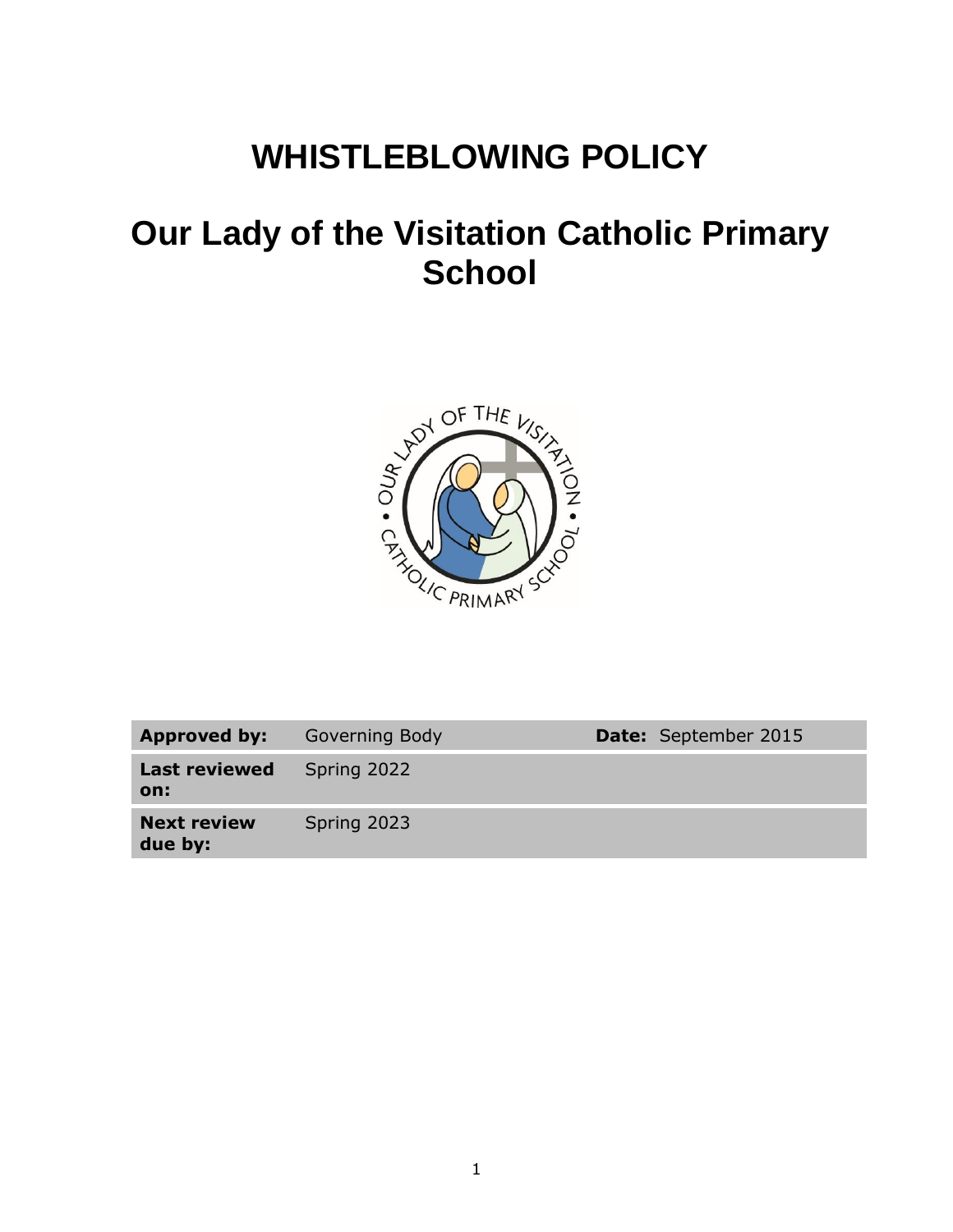Our Lady of the Visitation Catholic Primary School

#### **1. Introduction**

The Governors and Headteacher are committed to delivering a high quality education service to pupils and expect high standards from their staff and contractors. In order to maintain these high standards a culture of openness and accountability is vitally important. The aims of this policy are threefold:

- to encourage staff to raise concerns about malpractice withinthe School without fear of reprisal
- to reassure staff that concerns will be taken seriously
- to provide information about how to raise concerns and explain how the Governors may respond.

## **2. Scope of the Policy**

This policy applies to all School employees, agency staff, contractors and volunteers engaged by the School. There is a separate procedure for pupils and parents to raise concerns about school related issues.

## **3. What is whistleblowing?**

In practical terms, whistleblowing occurs when a concern is raised about danger or illegality that affects others. As the person blowing the whistle you will not necessarily be directly affected by the danger or illegality. Consequently you will not necessarily have a personal interest in the outcome of any investigation into your concerns. This is different from a complaint or grievance. If you make a complaint or lodge a grievance, you are saying that you personally have been poorly treated. This poor treatment could involve a breach of your individual employment rights or bullying and you are entitled to seek redress for yourself.

## **4. Blowing the Whistle on Malpractice**

Malpractice covers a wide range of concerns. Thetypes of activity that should be disclosed include but are not limited to thefollowing: -

- the physical, emotional or sexual abuse of pupils or staff
- unauthorised use of School funds and/or financialmaladministration
- fraud and corruption
- failure to comply with legal obligations
- endangering of an individual's health and safety
- damage to the environment
- a criminal offence
- failure to follow financial and contract procedure rules
- showing undue favour to a contractor or a job applicant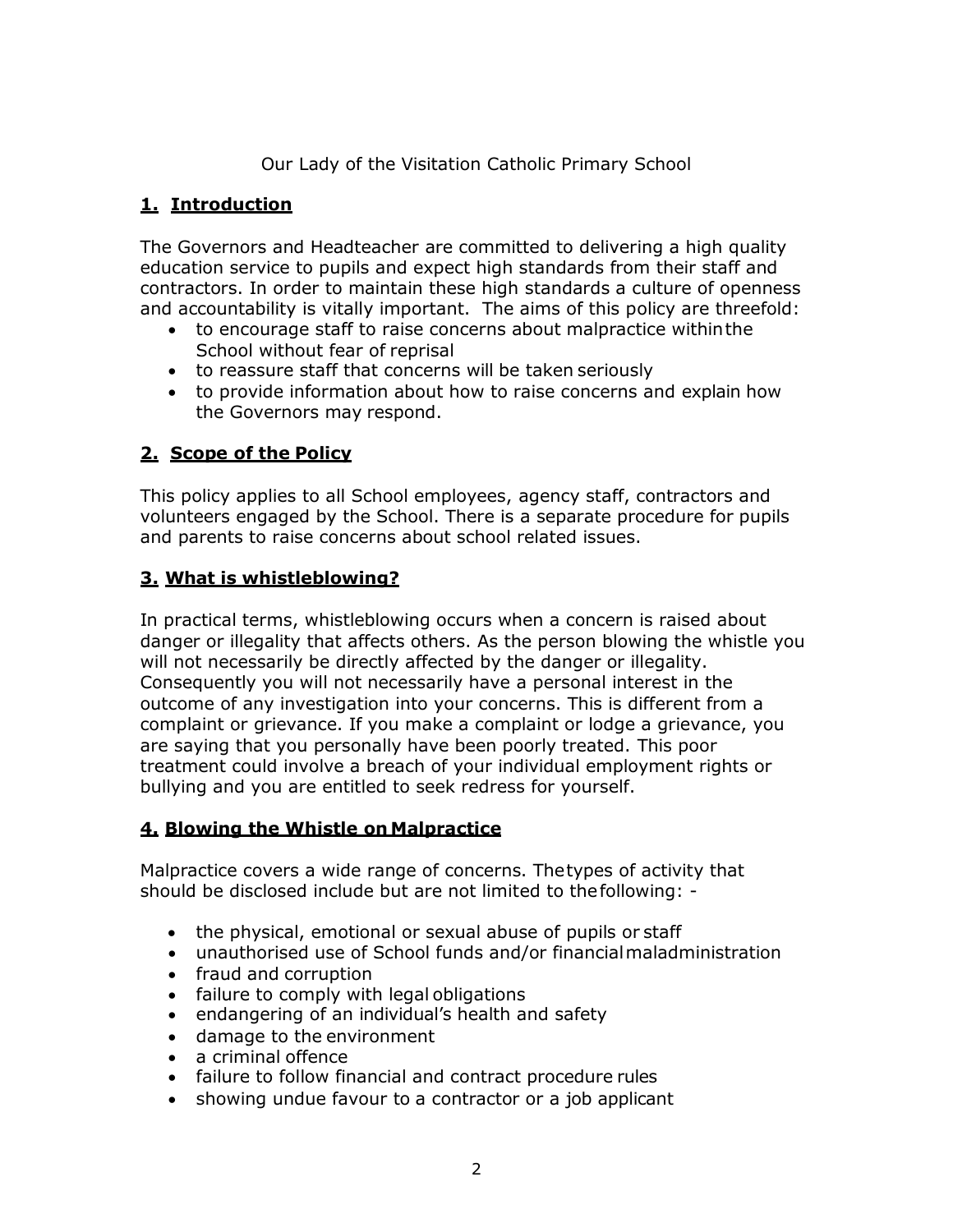- miscarriages of justice
- deliberate concealment of information relating to any of the above
- concerns about the professional practice or competence of colleagues, other members of staff or other workers

Staff should raise their concerns with the Headteacher, or Deputy Headteacher or their manager. The earlier a concern is raised the easier it will be to take action. You the whistleblower are a witness to events not the investigator.You do not need to wait for compelling evidence of malpractice before raising concerns but you must have reasonable grounds for your suspicion.

When reporting a concern you should provide as much information and detail as possible. In particular you should provide the full names of the people involved or who know about what is happening, including the names of those involved, dates of events and any relevant documentation. This will help the investigator to focus on the main issues quickly.

There will be some cases where it is not appropriate for you to raise concerns with your Headteacher/Manager, for example where you suspect your Headteacher/Manager already knows about the malpractice or where you suspect your Headteacher/Manager may be involved. In those cases, you should report your concerns to the Governors. You may alternatively raise the matter if for whatever reason you are unable to raise your concerns with one of the above with one of the following:

Head of Schools Human Resources, Mark Nelson: 020 8825 9478 Audit Investigations Officer, Antonia Oliver: 020 8825 6489

Ealing Council also operates a Fraud Hotline: 0800 328 6453 (free call) where information can be left anonymously or email to:  [fraud@ealing.gov.uk](mailto:fraudreferrals@ealing.gov.uk)

*As this is a Catholic school, founded by and forming part of the Catholic Church. In addition to the Church's funds which established the school, itis sustained in its mission by receipt of public funds. Accordingly it is accountable to the Catholic community of which it is a part. It is advisable that whistleblowers are prepared to contact the Roman Catholic Diocese of Westminster. The same provisos apply as are outlined in the rest of this policy.*

*Director of Education, RCDOW* Vaughan House, 46 Francis Street, SW1P 1QN Phone: 020 7798 9005

Initial enquiries will be made to decide whether an investigation is appropriate and, if so, what form it should take. You will be advised whether an investigation takes place or not. When making a decision the Headteacher will consider whether continuing with an investigation is in the public interest.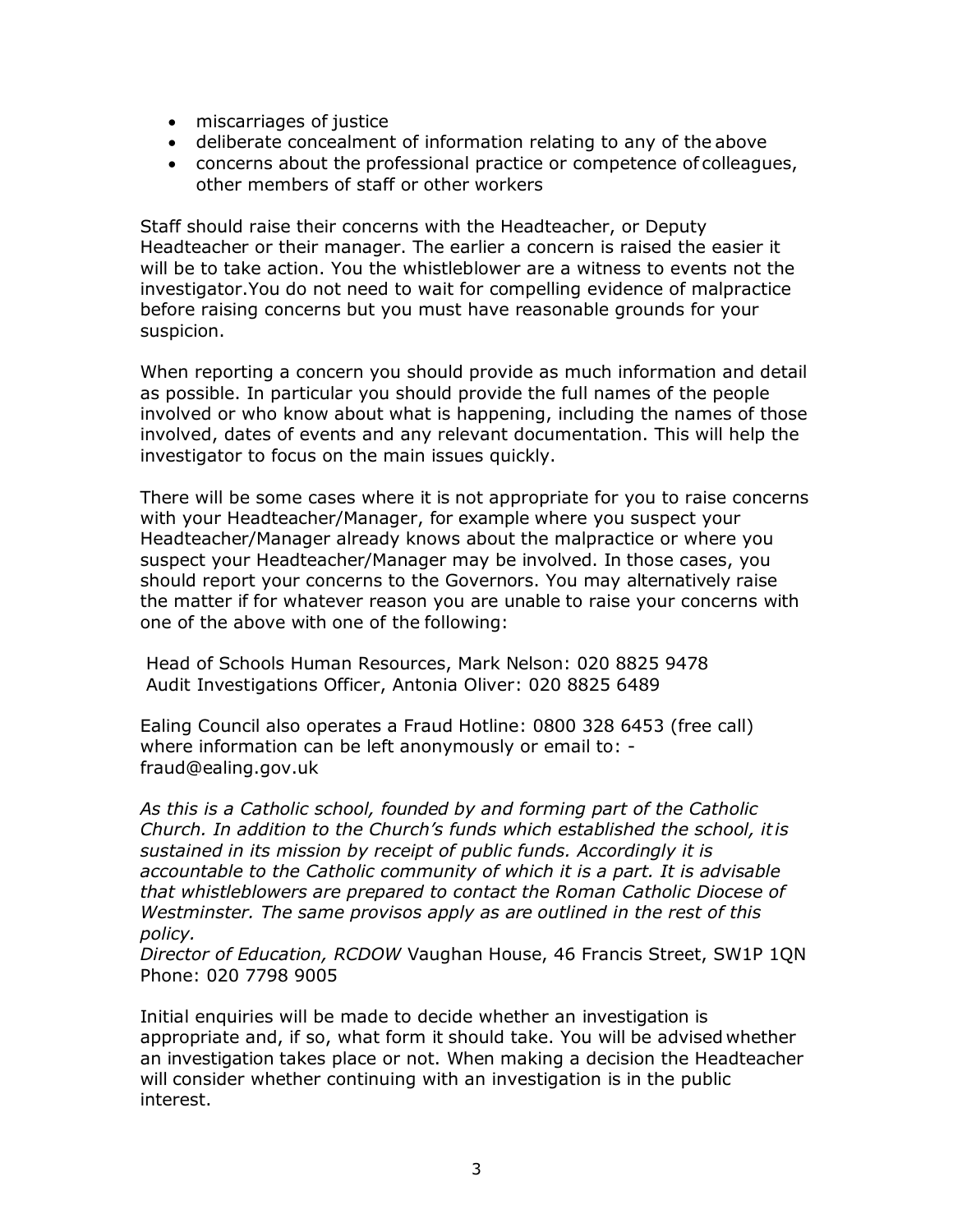## **5. Advice and Support**

The School recognises that staff may wish to seek advice and support from their professional association or trade union before blowing the whistle and you are strongly advised to do so. Employees may also wish to seek advice from 'Public Concern at Work '(PCAW) [http://www.pcaw.org.uk,](http://www.pcaw.org.uk/) an organisation which is entirely separate from the School or the Council. PCAW have lawyers who provide confidential advice, free of charge, to people concerned about wrongdoing at work. They can be contacted by telephone on 020 3117 2520 or email at [whistle@protect-advice.org.uk.](mailto:whistle@pcaw.co.uk)

You may also seek confidential advice from London Borough of Ealing's Occupational Health (0208 825 7400).

Whistleblowers who consider that they have been victimised as a result of whistleblowing should make a formal complaint to their employer immediately giving details of the way in which they believe they have been subject to detriment and their reasons for thinking that the detriment might be connected with their disclosure. You might also wish to contact the Schools Human Resources Consultancy Team on 020 8825 9478.You may also choose to raise the matter with:

- Professional Association/Trade Union
- Councillor
- Member of Parliament
- Legal Adviser

It is the responsibility of your employer to ensure that you are not victimised as a result of whistleblowing.

## **6. Confidentiality**

The School understands that you may be reluctant to come forward with information about the wrongdoing of a colleague or manager or indeed at all. As such, the School recognises that whistleblowers may wish to raise concerns in confidence. If you (the whistleblower) make a request for the matter to be kept confidential then your identity will not be revealed without discussing the matter with you first.

## **7. Anonymous Allegations**

It is recognised that the purpose of a whistleblowing policy is to allow people to make protected disclosure with the protection being against any reprisals or victimisation for disclosures made honestly and in good faith. It is very difficult for some people to come forward and make a disclosure and the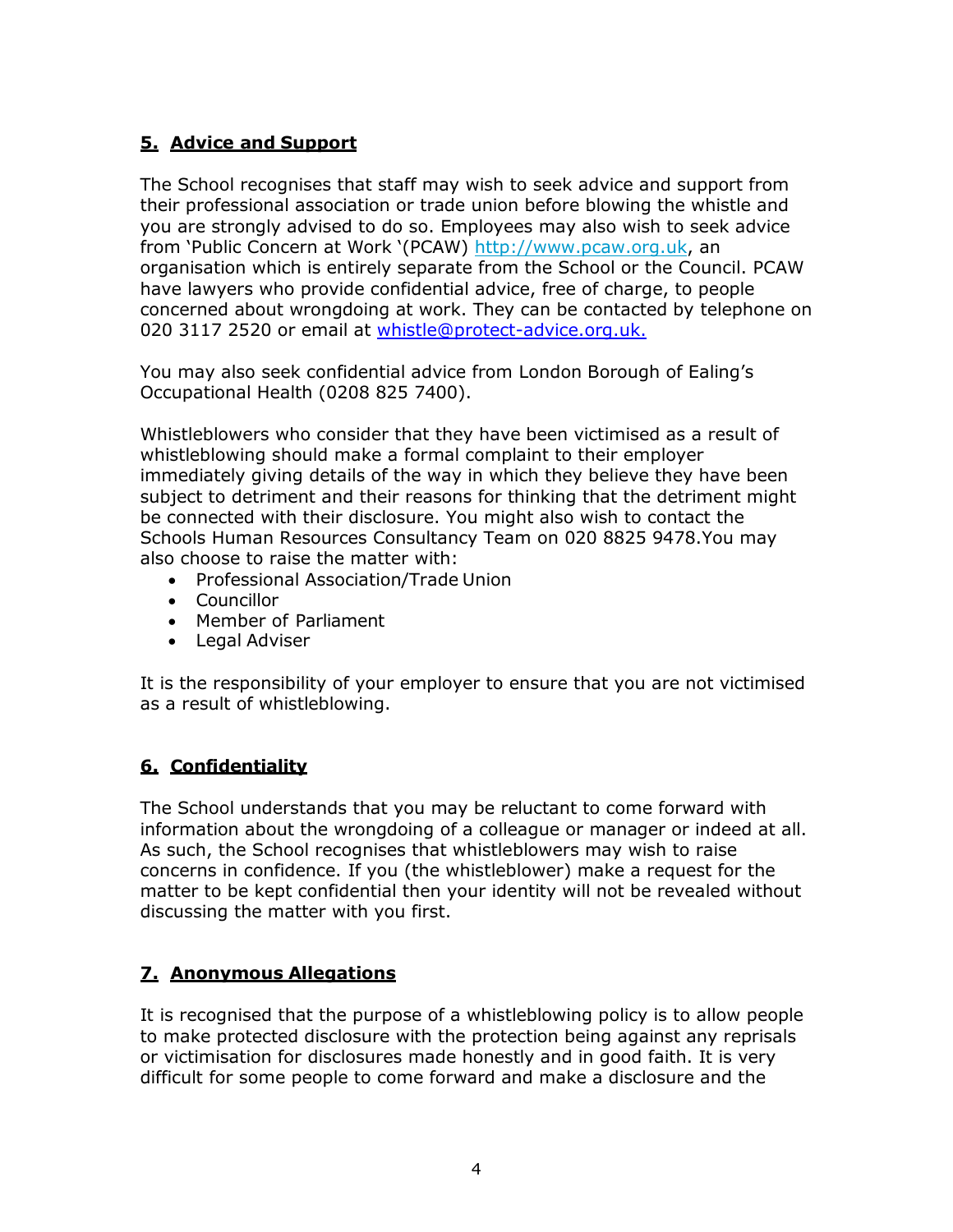prospect of having to identify yourself can make the action of whistleblowing all the more daunting. You are encouraged to give your name when raising concerns. A concern expressed anonymously is much less powerful and is often more difficult to investigate and can lack credibility. The decision whether to investigate an anonymous allegation will be made by the Headteacher and/ or the Chair of Governors and/or Ealing Council. When making this decision they will take into account the seriousness of the issues raised, the credibility of what is being said and the likelihood of confirming the allegation from other sources.

## **8. Protection for the Whistleblower**

All concerns raised under this procedure will be treated seriously and a decision made about whether or not an investigation is appropriate. Depending upon the nature of the matter it may be referred to the external auditor or the police. The person to whom you reported your concern will be responsible for keeping you informed about the progress of the investigation and the action, which has been taken, although you may not be told the outcome. In some cases the investigation may result in criminal or disciplinary proceedings. If this happens you may be invited to give a written statement or give evidence at a hearing. The Headteacher and Governors will support you in this process and ensure that you are clear about what will happen.

## **9. Allegations not made in the public interest**

Concerns that are raised frivolously, maliciously, or where they are known to be untrue may result in disciplinary action or, in the case of agency staff, the termination of the agency contract. In the case of contractors, the matter will be reported to the Council's relevant Contract Manager so that a decision can be made about the appropriate action to take.

#### **10. Blowing the Whistle outside the School**

In certain circumstances it may be appropriate to raise concerns outside the School to the appropriate 'prescribed regulator'. This should only be done where you are raising a genuine concern in the public interest and where you believe the information is true, i.e. more than just suspicion. You are advised to discuss your concerns with a legal advisor, professional association, trade union or PCAW (see above) before reporting them outside the School.

Examples of prescribed regulators are set out below:

- Ofsted (whistleblowing helpline): 0300 123 3155 o[r](mailto:whistleblowing@ofsted.gov.uk) [whistleblowing@ofsted.gov.uk](mailto:whistleblowing@ofsted.gov.uk) [https://www.gov.uk/government/organisations/ofs](https://www.gov.uk/government/organisations/ofsted/about/complaints-procedure) [ted/about/complaints-procedure](https://www.gov.uk/government/organisations/ofsted/about/complaints-procedure) - link to making a complaint to OFSTED
- National Audit Office : 020 7798 7999
- Information Commissioner: 0303 123 1113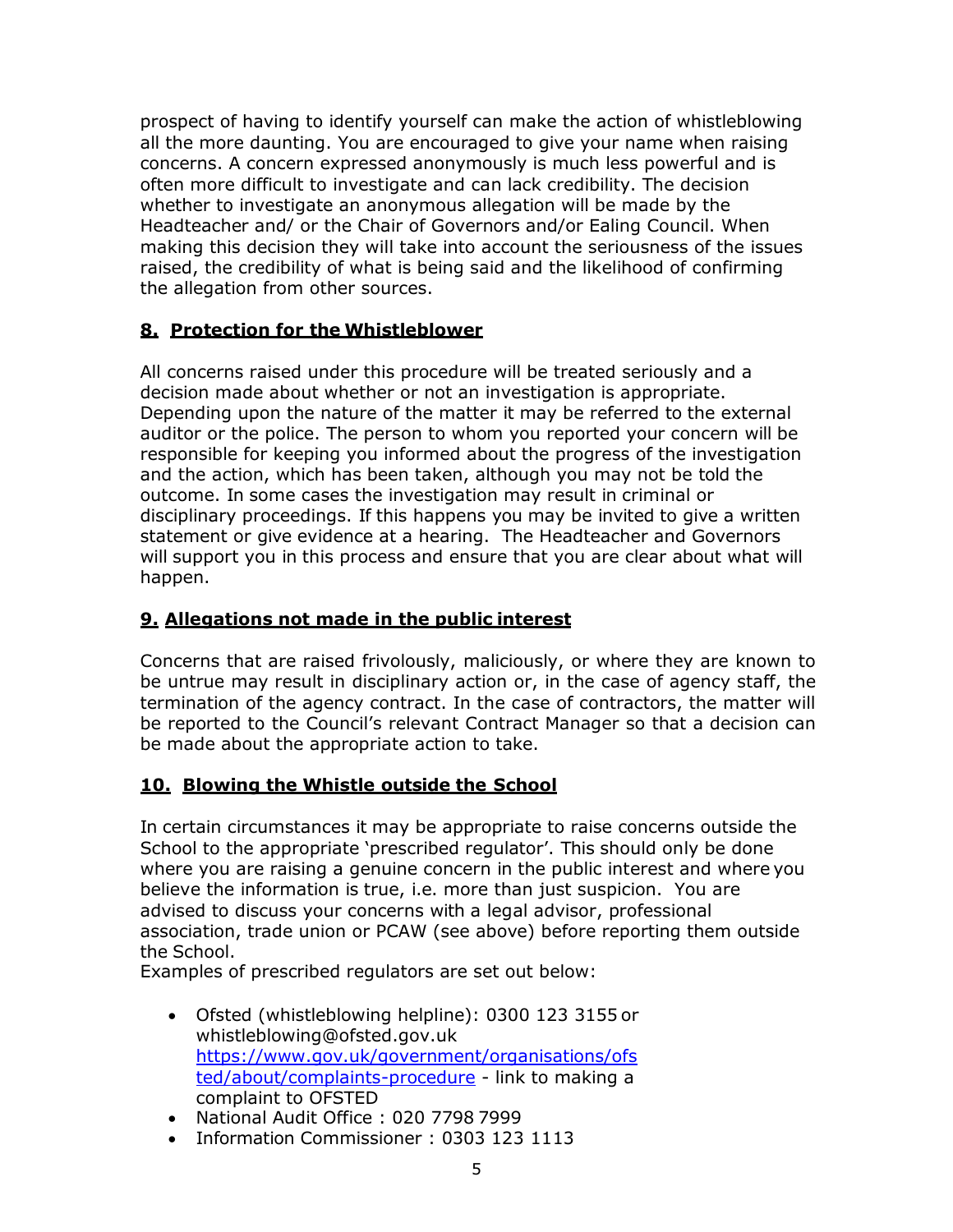Environment Agency: 03708 506 506